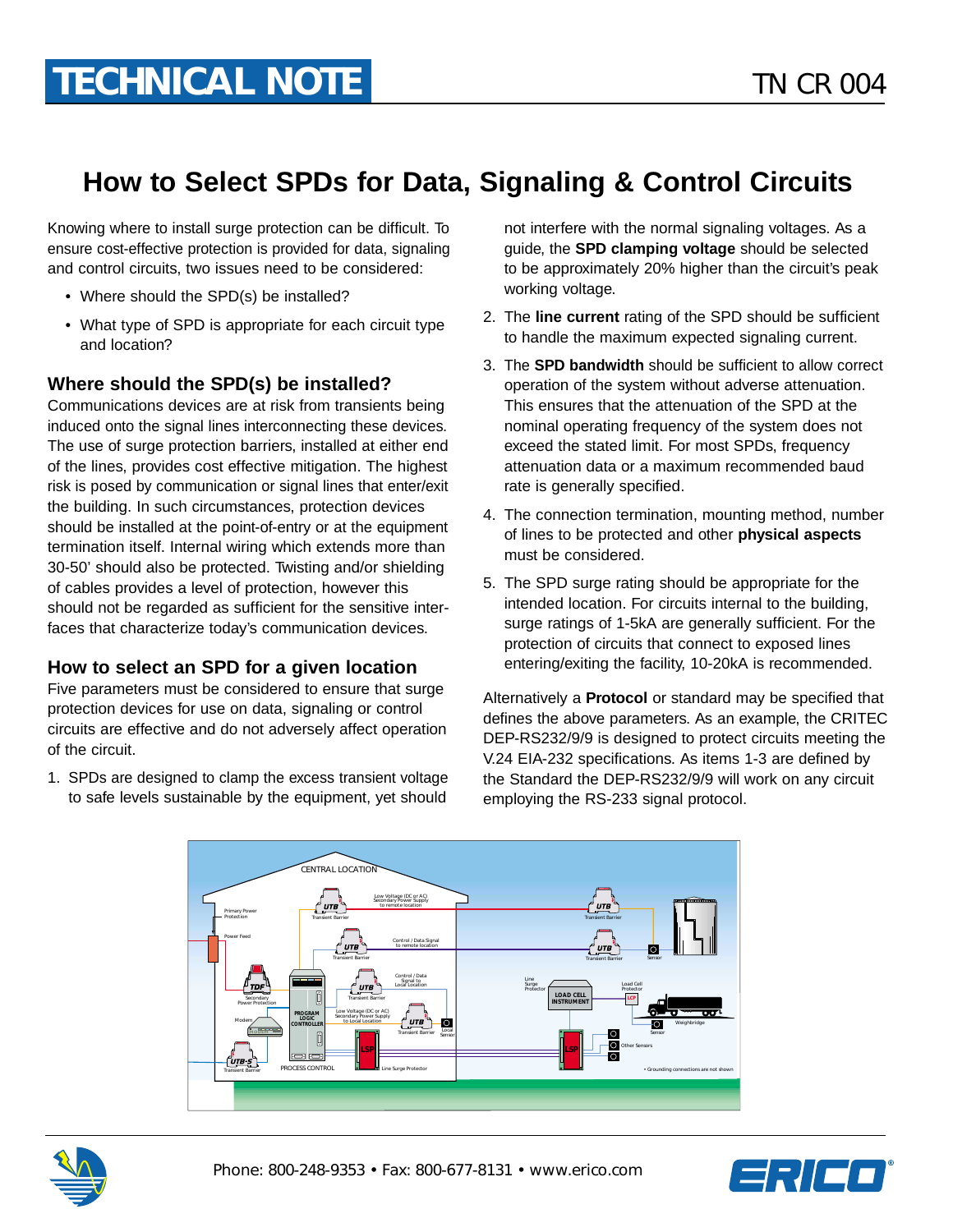



1371 **- 1** 

## **Common Protocols used in Process Control & Automation and Signaling applications**

The blue CRITEC "Process Control and Automation, Surge Protection At a Glance" brochure (S253S) is designed to assist understanding the application of the different CRITEC data, signaling and control SPDs. It also gives the fundamental product selection criteria for any protection application, namely:

- 1) Peak working voltage
- 2) Maximum Line current
- 3) Frequency
- 4) Termination connection.

secweto **WELDED ELECTRICAL CONNECTIONS** 

The document also mentions that protocols or industry standards are often used to describe the details of a signaling circuit. Where the protocol is known, this often eliminates the need to find out 1-3, and occasionally 4.

This document describes some common protocols and the appropriate SPD, or SPD series. As can be seen a number of different SPDs often meet the requirements defined by the protocol, so the final choice of which SPD to use may be based on the connection method or number of lines to protect.

| <b>Protocol/Standard</b> | <b>Description</b>                                                                                                                                                                                                                                                                                                                                                                  | Applicable SPD Series <sup>(1)</sup>                                                                                                                                                                                                                        |
|--------------------------|-------------------------------------------------------------------------------------------------------------------------------------------------------------------------------------------------------------------------------------------------------------------------------------------------------------------------------------------------------------------------------------|-------------------------------------------------------------------------------------------------------------------------------------------------------------------------------------------------------------------------------------------------------------|
| RS-232 (V.24)            | Unbalanced, bi-directional communication circuit<br>most commonly used between older PCs and<br>printers/plotter. Also used in industrial applications<br>for temporary low distance connections such as<br>connection of PC to download program to a PLC<br>etc (>50ft). Although this standard allows up to $+/-$<br>25V signaling, use of more than +/- 12V is very<br>uncommon. | DEP-RS232 Series $^{(3)}$<br>$\blacksquare$<br>$UTB-18^{(2)}$<br>$\blacksquare$<br>$LSP10-18^{(2)}$                                                                                                                                                         |
| RS-422 (V.11)<br>RS-423  | Industrial version of RS232 where balance<br>signaling is used to allow transmission of signals a<br>greater distance (4000ft). Only allows connection<br>between two devices. 0-5V signaling used.<br>Similar to RS-232, but $+/-$ 5V signaling used.                                                                                                                              | <b>DEP-RS422/9/9</b><br>$\blacksquare$<br>$UTB-9(2)$<br><b>LSP10-9</b> $^{(2)}$<br>$\blacksquare$<br><b>LAN RJ45</b><br>$\blacksquare$<br>DEP-RS232 Series $^{(3)}$<br>$\blacksquare$<br>$UTB-9(2)$<br>$LSP10-9^{(2)}$<br>$\blacksquare$<br><b>LAN RJ45</b> |
| RS-449                   | Based on RS422 but with defined DB-25 connector.                                                                                                                                                                                                                                                                                                                                    | DEP-RS232/25/25<br>٠                                                                                                                                                                                                                                        |
| <b>RS-485</b>            | Similar to RS-422 but this protocol allows multiple<br>devices to communicate on the one circuit. For<br>industrial applications this is the most popular RS<br>protocol. Note that although this standard does not<br>define the DB pin connections, a DB9 connection is<br>most common. 0-5V signaling used.                                                                      | <b>DEP-RS422/9/9</b><br>$\blacksquare$<br>$UTB-9(2)$<br>$LSP10-9^{(2)}$<br>$\blacksquare$                                                                                                                                                                   |
| RS-499                   | A RS232 system with defined 37 and 9 pin<br>connector. The DEP-RS232/9/9 is used on circuits<br>using the DB9 connector.                                                                                                                                                                                                                                                            | DEP-RS232/9/9<br>$\blacksquare$                                                                                                                                                                                                                             |

ERITECH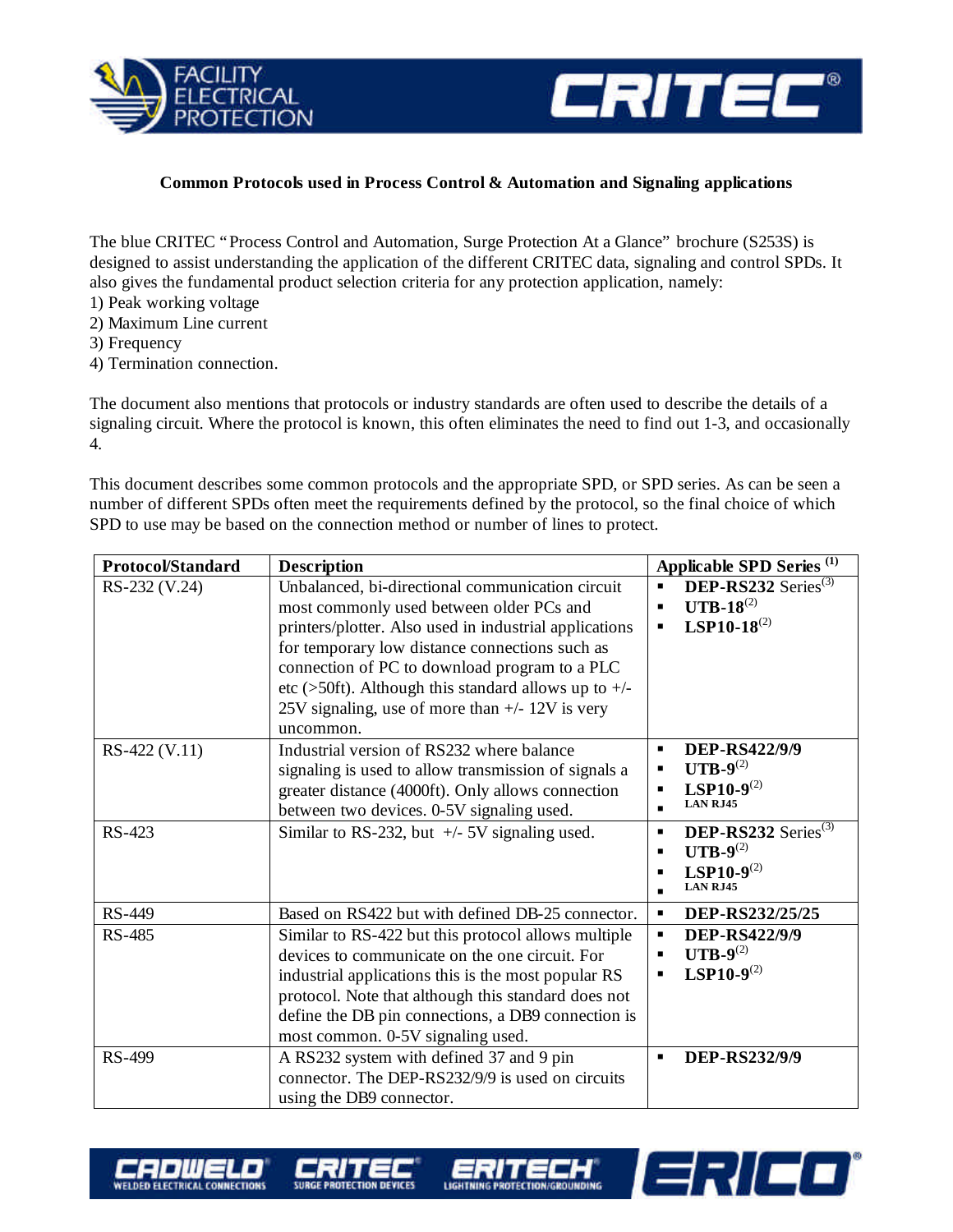| Ethernet       | Ethernet is the term used to describe a family of                                                |                              | 10 Base T:              |  |
|----------------|--------------------------------------------------------------------------------------------------|------------------------------|-------------------------|--|
| 10 Base T      | computer communication protocols. Within this                                                    |                              | For systems with RJ45   |  |
| 100 Base T     | family is                                                                                        |                              | Connectors use the      |  |
| Cat 4 Cable    | 10 Base T, a 10MHz communication system<br>$\blacksquare$                                        |                              | LAN-RJ45.               |  |
| Cat 5 Cable    | using twisted pair or coaxial cables                                                             | For coaxial systems use<br>٠ |                         |  |
|                | 100 Base T, a 100MHz communication system<br>$\blacksquare$                                      | the LAN-TWL.                 |                         |  |
|                | using twisted pair cables.                                                                       |                              | 100 Base T:             |  |
|                | Cable specification Cat 4 defines capability to allow                                            |                              | Use LAN-RJ45.           |  |
|                | up to 10 Base T operation, while Cat 5 cable allows                                              |                              |                         |  |
|                | up to 100 Base T operation. Note that many 10 Base                                               |                              |                         |  |
|                | T systems are operated on Cat 5 cabling systems.                                                 |                              |                         |  |
| Token Ring     |                                                                                                  | $\blacksquare$               | <b>LAN-BNC</b>          |  |
| ArcNet         |                                                                                                  | п                            | <b>LAN-BNC</b>          |  |
| <b>CCTV</b>    | Closed Circuit TV signal                                                                         | $\blacksquare$               | <b>ECX06 BNCY</b>       |  |
|                |                                                                                                  |                              | LAN-BNC/75              |  |
| E1             | E1 is a high speed telephone signal (1.5Mbit) used                                               | $\blacksquare$               | For "dry" $(4)$ coaxial |  |
| T1 (2Mbit)     | to connect customer equipment to a telephone                                                     |                              | circuits use DTI-1B.    |  |
|                | exchange                                                                                         |                              | For hardwired circuits  |  |
|                | T1 is the high speed connection (2Mbit) used for<br>connection between telecommunication network |                              | refer Note (4).         |  |
|                | equipment                                                                                        |                              |                         |  |
|                | Although not common in the USA, where the                                                        |                              |                         |  |
|                | Krone termination system is used the HSP10K-                                                     |                              |                         |  |
|                | 230V should be used for wet lines and the HSP10K-                                                |                              |                         |  |
|                | 72V for dry lines.                                                                               |                              |                         |  |
| Telephone Line |                                                                                                  | п                            | UTB-S, UTB-T            |  |
|                |                                                                                                  |                              | <b>SLP1-RJ11</b>        |  |
|                |                                                                                                  |                              |                         |  |

| $4-20mA$     | Connection to industrial transducers               | <b>UTB-36</b> <sup>(2)</sup><br>$\blacksquare$ |
|--------------|----------------------------------------------------|------------------------------------------------|
|              | (Probably the most common industrial circuit type) | $LPS10-36^{(2)}$<br>$\blacksquare$             |
| $0-20mA$     | Connection to industrial transducers               | <b>UTB-36</b> <sup>(2)</sup><br>$\blacksquare$ |
|              |                                                    | $LPS10-36^{(2)}$<br>$\blacksquare$             |
| $0-10V$      | Connection to industrial transducers               | $UTB-18^{(2)}$<br>$\blacksquare$               |
|              |                                                    | $LSP10-18^{(2)}$<br>$\blacksquare$             |
| $+/- 10V$    | Connection to industrial transducers               | $UTB-18^{(2)}$<br>$\blacksquare$               |
|              |                                                    | $LPS10-18^{(2)}$<br>$\blacksquare$             |
| $0-20V$      | Connection to industrial transducers               | <b>UTB-36</b> <sup>(2)</sup><br>$\blacksquare$ |
|              |                                                    | $LPS10-36^{(2)}$<br>$\blacksquare$             |
| Strain gauge |                                                    | <b>LCP</b> Series<br>п                         |
| Load cells   |                                                    |                                                |
| ControlNet   | Common industrial PLC communication circuit        | <b>LAN-BNC</b><br>■                            |